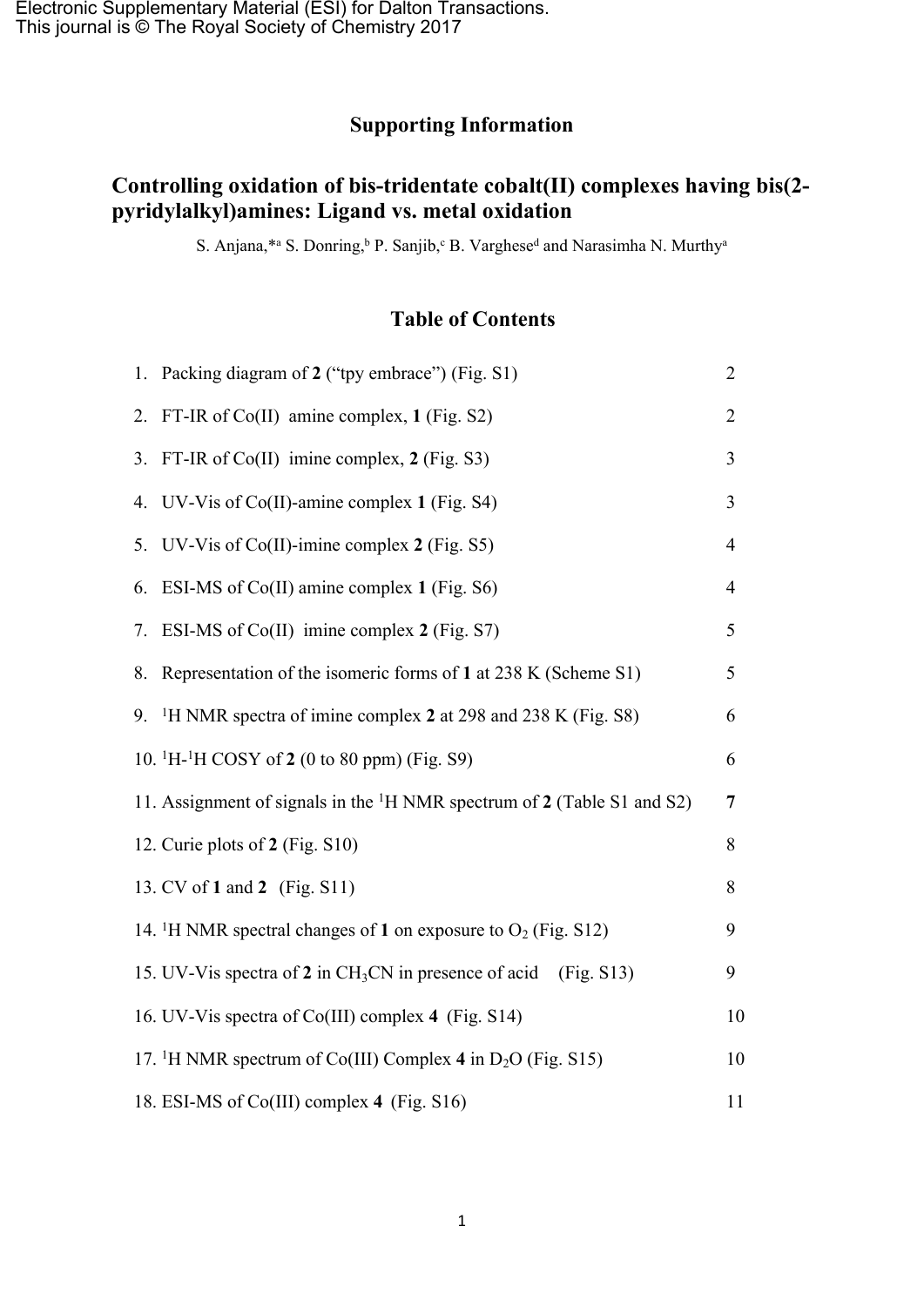

**Figure S1**. Part of a sheet of  $[Co(pepm)]^{2+}$  cations in 2 showing "tpy embrace". H- atoms and counter anions are omitted for clarity



**Figure S2.** FT-IR of Co(II) amine complex **1** (characteristic -NH stretch is seen at 3292 cm-1)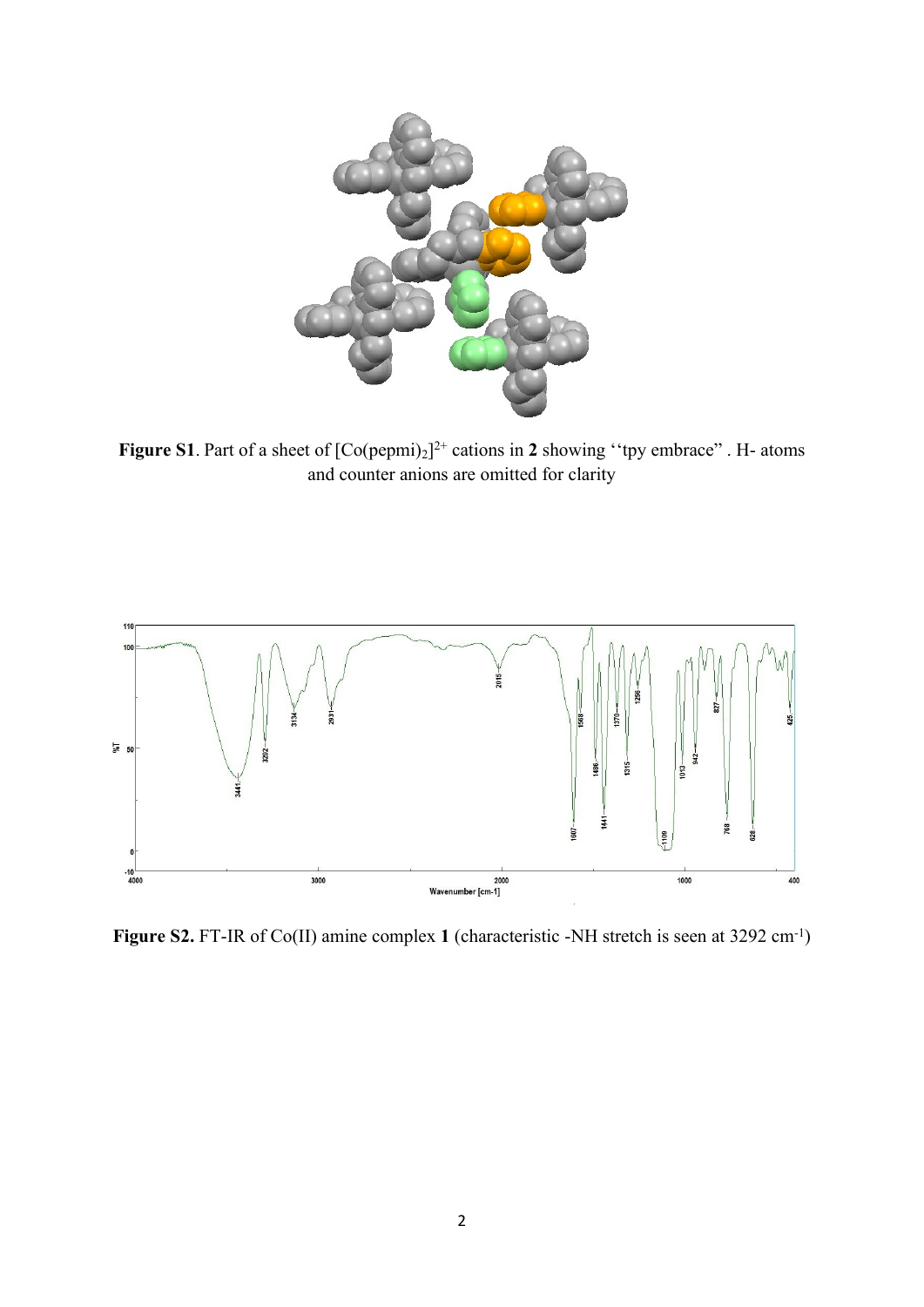

**Figure S3.** FT-IR of Co(II) imine complex 2 (-NH stretch is absent and characteristic –C=N stretch is seen at 1643 cm<sup>-1</sup>)



**Figure S4**. UV-Vis of of Co(II) amine complex 1 in CH<sub>3</sub>CN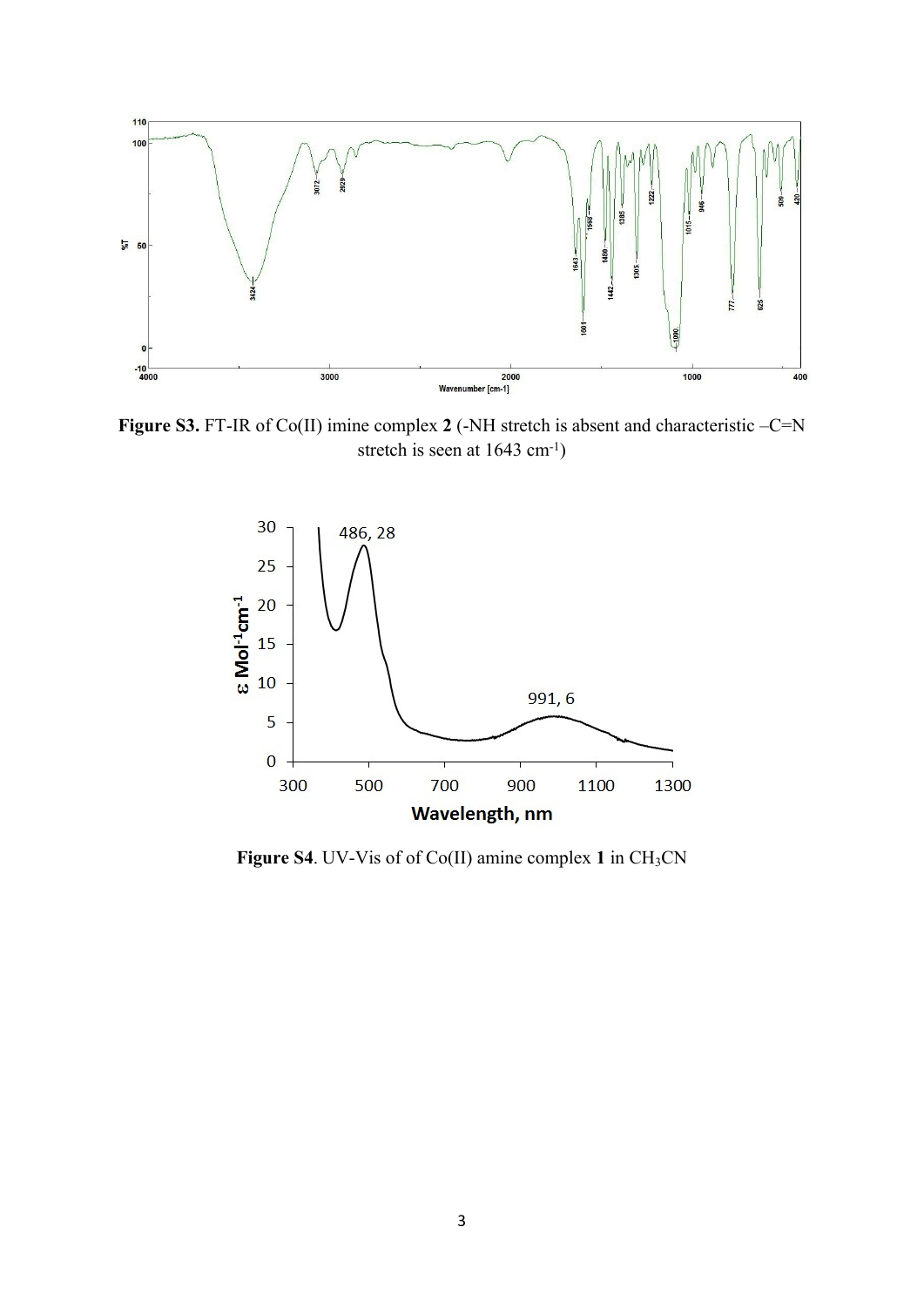

**Figure S5**. UV-Vis of Co(II) imine complex 2 in CH<sub>3</sub>CN



**Figure S6.** ESI-MS of Co(II) amine complex **1**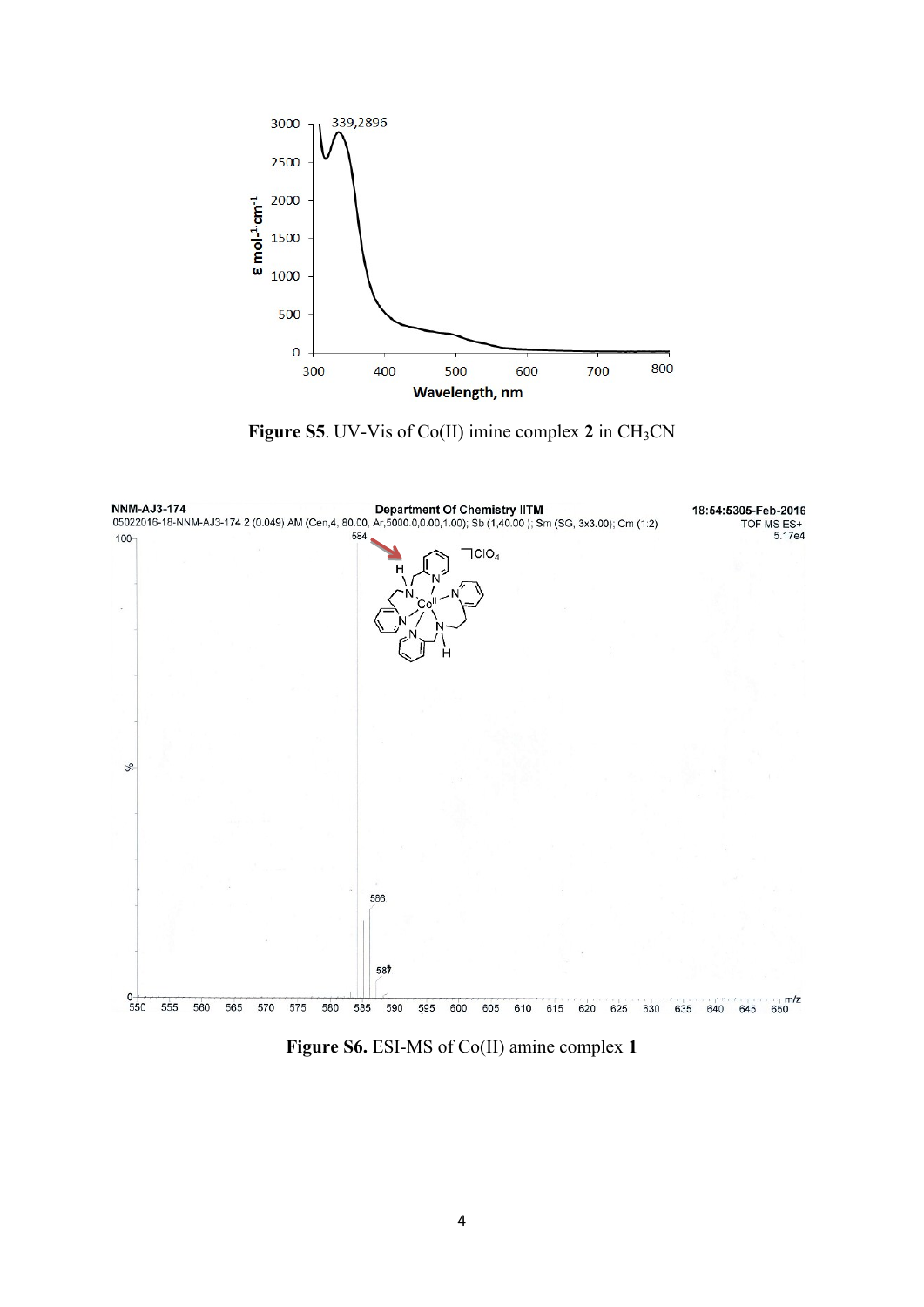

**Figure S7.** ESI-MS of Co(II) imine complex **2**



**Scheme S1.** Representation of the isomeric forms of **1** expected to exist at 238 K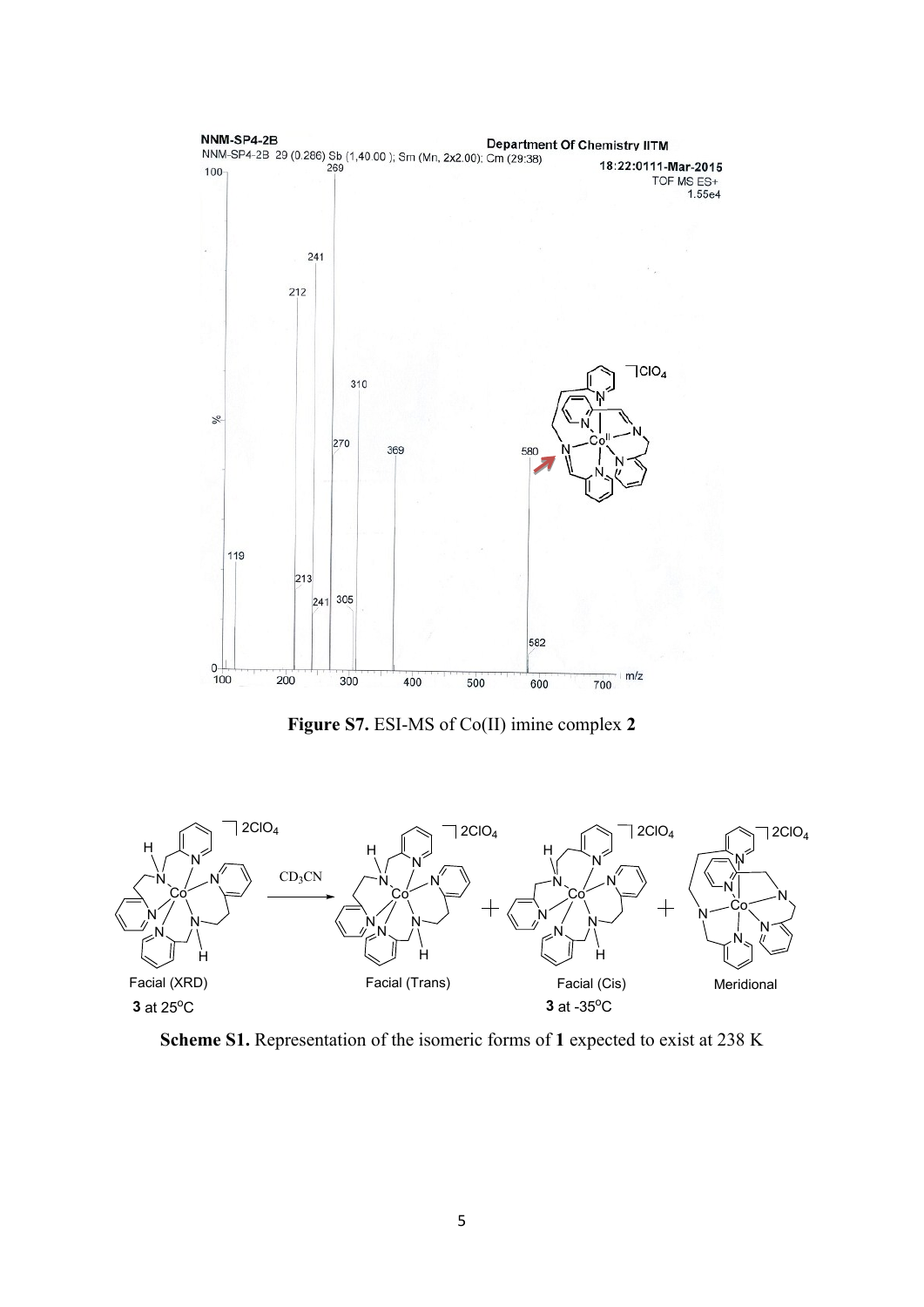

**Figure S8**. <sup>1</sup>H NMR spectra of Co(II) imine complex 2 in CD<sub>3</sub>CN at 298 and 238 K



**Figure S9.** <sup>1</sup>H-<sup>1</sup>H COSY of **2** (0 to 80 ppm) in CD3CN at 298 K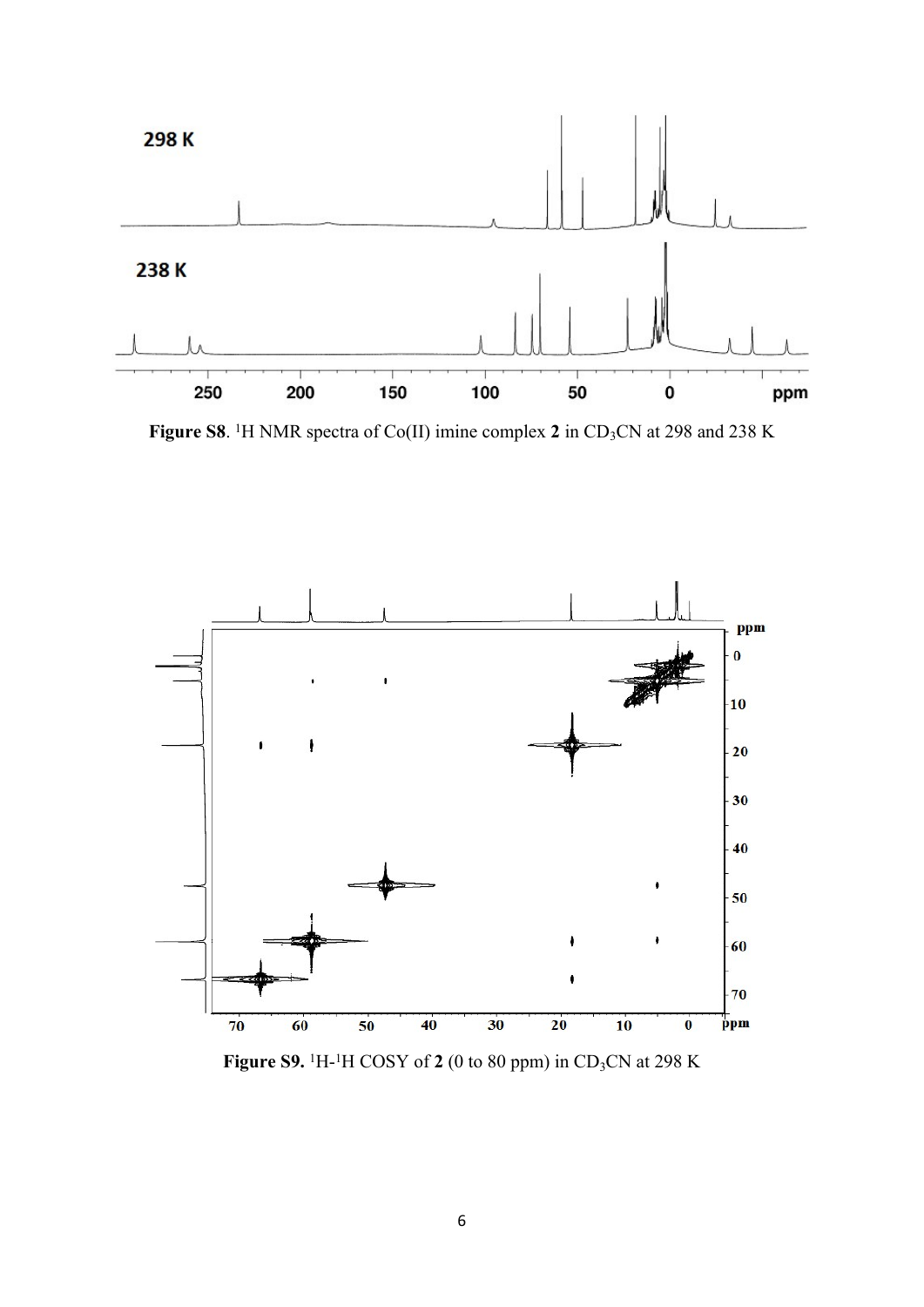| Signal<br>Position,<br>ppm | T1(ms) | $Fwh$ (Hz) | T2(ms) | $R_{C_0-H}(\AA)$<br>$(X-ray)$ | $R_{Co-H}(\AA)$<br>(Soln) | <b>Assignment</b> |
|----------------------------|--------|------------|--------|-------------------------------|---------------------------|-------------------|
| 235.33                     | 6.26   | 150.55     | 2.11   | $3.14_{\rm av}$               | 3.66                      | $o-Py$            |
| 96.02                      | 2.94   | 452.05     | 0.70   | $3.69_{av}$                   | 3.23                      | $-CH2$            |
| 66.66                      | 31.81  | 40.31      | 7.90   | 5.17                          | 4.80                      | m-py              |
| 58.86                      | 39.07  | 25.89      | 12.30  | 5.08                          | 4.97                      | m-py              |
| 47.34                      | 46.82  | 41.05      | 7.76   | 5.06                          | 5.12                      | $m$ - $py$        |
| 18.40                      | 98.28* | 23.30      | 13.66  | $5.79*$                       |                           | $p$ -py           |
| 5.16                       | 89.39  | 30.80      | 10.33  | 5.84                          | 5.70                      | $p-py$            |
| $-25.17$                   | 2.89   | 135.32     | 2.35   | $3.75_{\text{av}}$            | 3.22                      | $-CH2$            |
| $-33.37$                   | 13.70  | 272.22     | 1.16   | 3.80                          | 4.17                      | $=CH$             |

Table S1. Assignment of resonances in the paramagnetic <sup>1</sup>H NMR spectrum of 2 in CD<sub>3</sub>CN at 298 K.  $T2 = 1/\pi$ (Fwh), Fwh is full width at half-height. Calculated  $R_{Co-H} = R_{ref}(T1/T_{ref})^{1/6}$ , where  $R_{ref}$  and  $T_{ref}$  are reference (\*) values

| Peak Position at -35°C | Assignment |
|------------------------|------------|
| 289.87                 | $o-Py$     |
| 260.06                 | $o-Pv$     |
| 254.36                 | $-CH2$     |
| 102.39                 | $-CH2$     |
| 83.73                  | m-py       |
| 74.59                  | m-py       |
| 70.29                  | m-py       |
| 54.20                  | m-py       |
| 22.90                  | p-py       |
| 4.31                   | p-py       |
| $-32.39$               | $=CH$      |
| $-44.58$               | $-CH2$     |
| $-63.29$               | $-CH2$     |

**Table S2.** Assignment of resonances in the paramagnetic <sup>1</sup>H NMR spectrum of **2** in CD3CN

at 238 K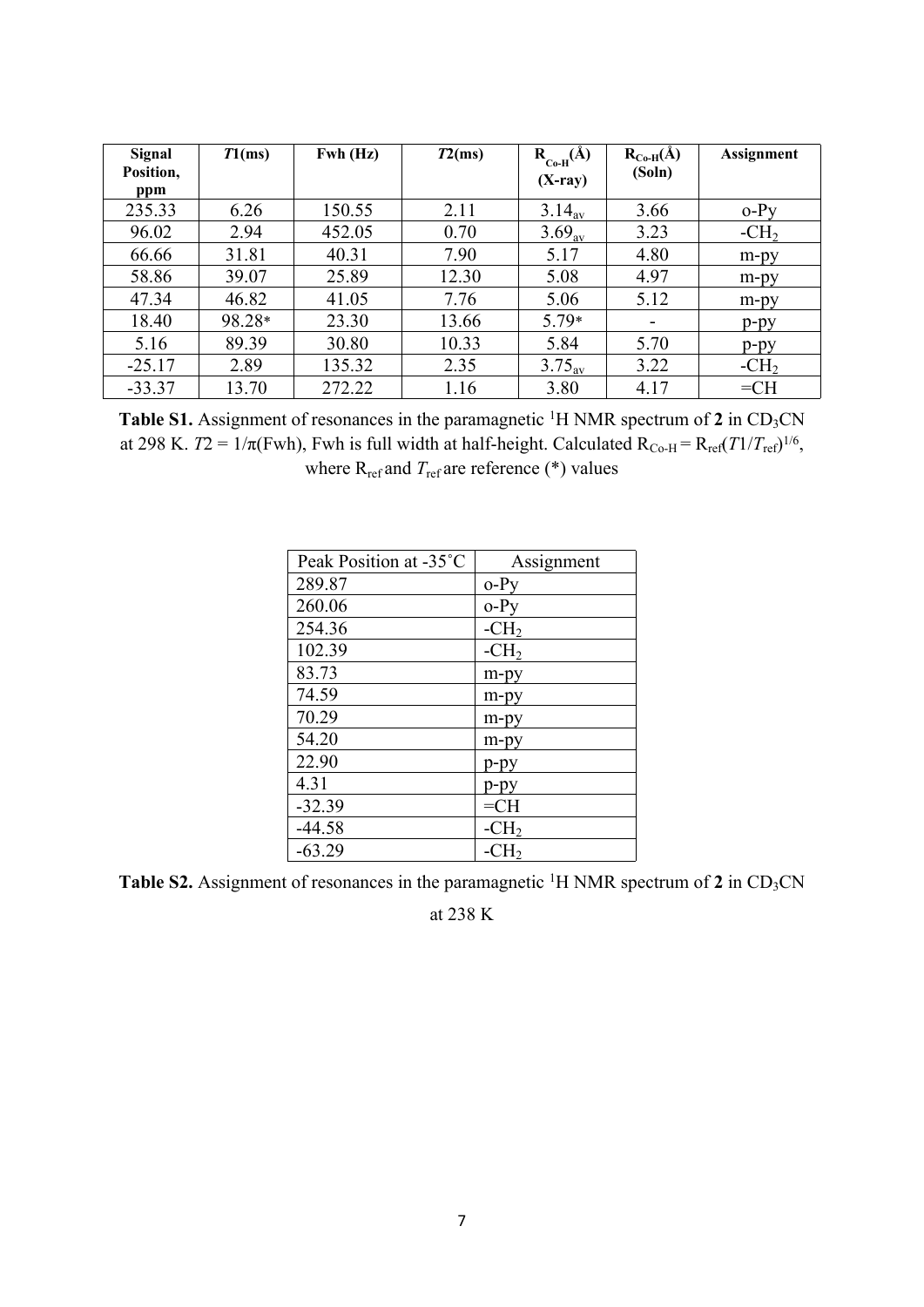

**Figure S10.** Curie plots showing the temperature dependence of <sup>1</sup>H NMR resonances of **2** in the range 238 -338K



**Figure S11**. CV of Co(II) amine complex, **1** (A) and imine complex, **2** (B) in CH<sub>3</sub>CN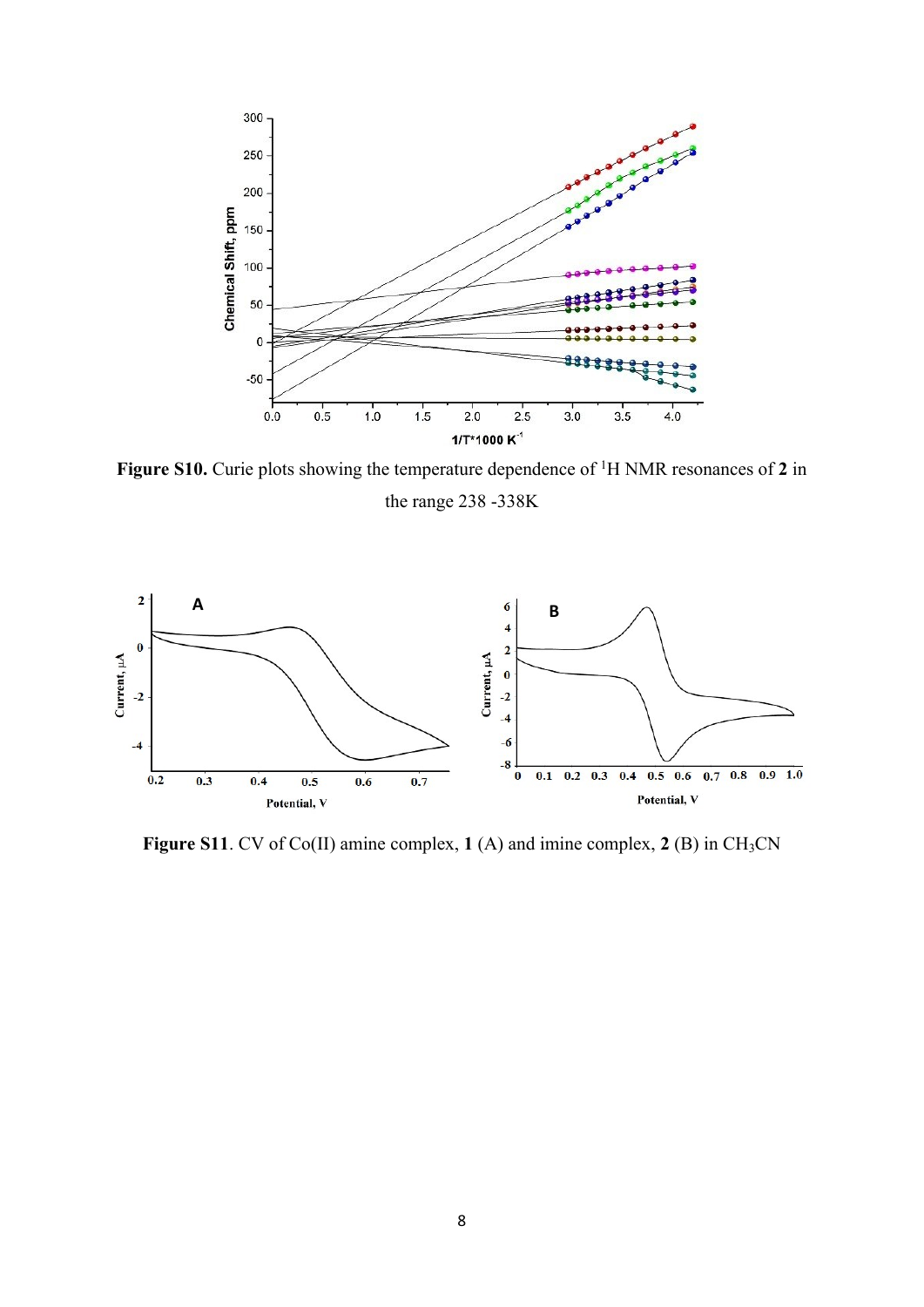

**Figure S12**. <sup>1</sup>H NMR spectra of Co(II) amine complex 1 in CD<sub>3</sub>CN after 24 and 48h of O<sub>2</sub>

passage



**Figure S13**. UV-Vis spectra of Co(II) imine complex **2** in CH3CN in presence of acid, showing its decomposition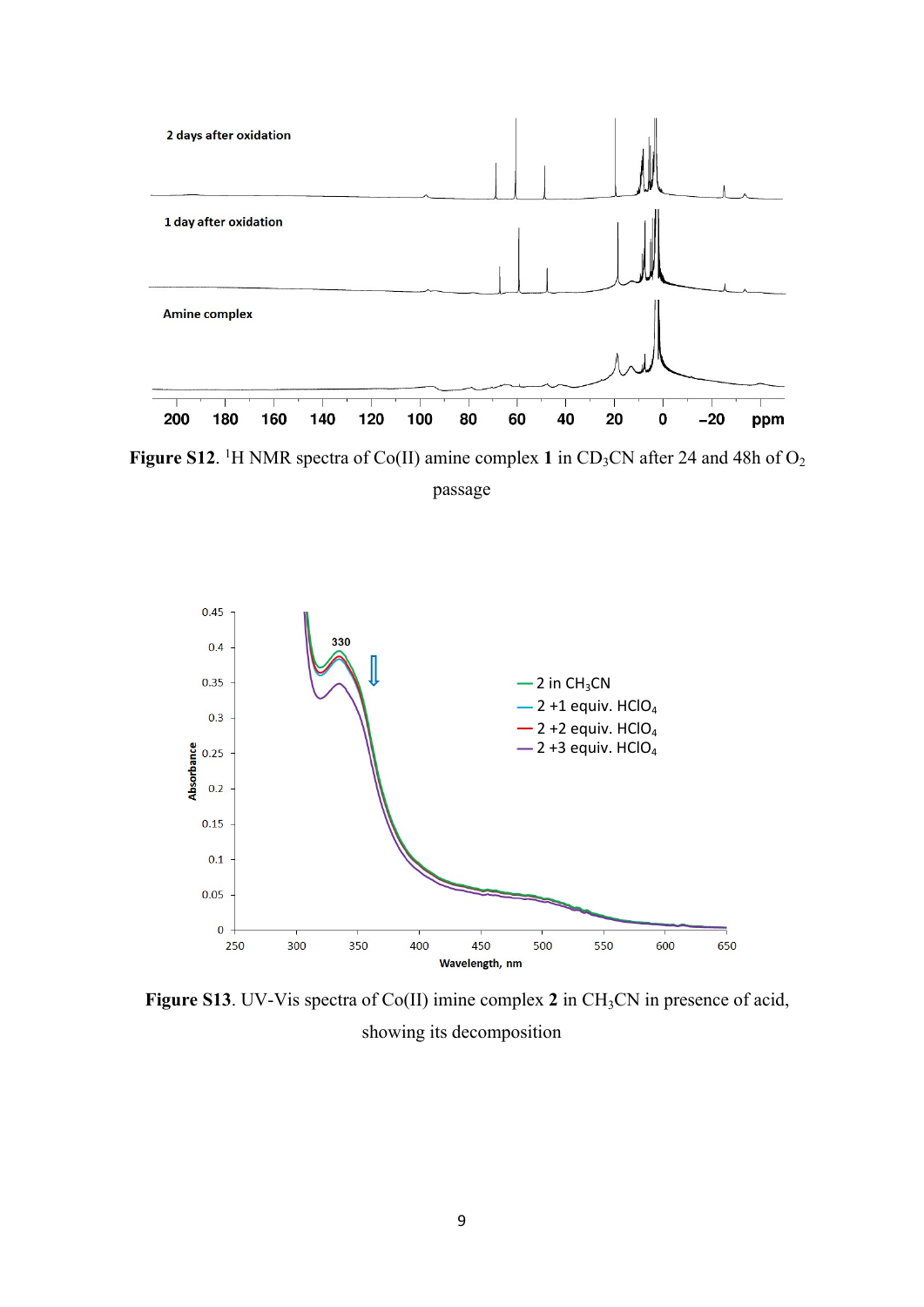

**Figure S14**. UV-Vis spectra of Co(III) complex **4**



**Figure S15**. <sup>1</sup>H NMR of Co(III) Complex 4 in D<sub>2</sub>O